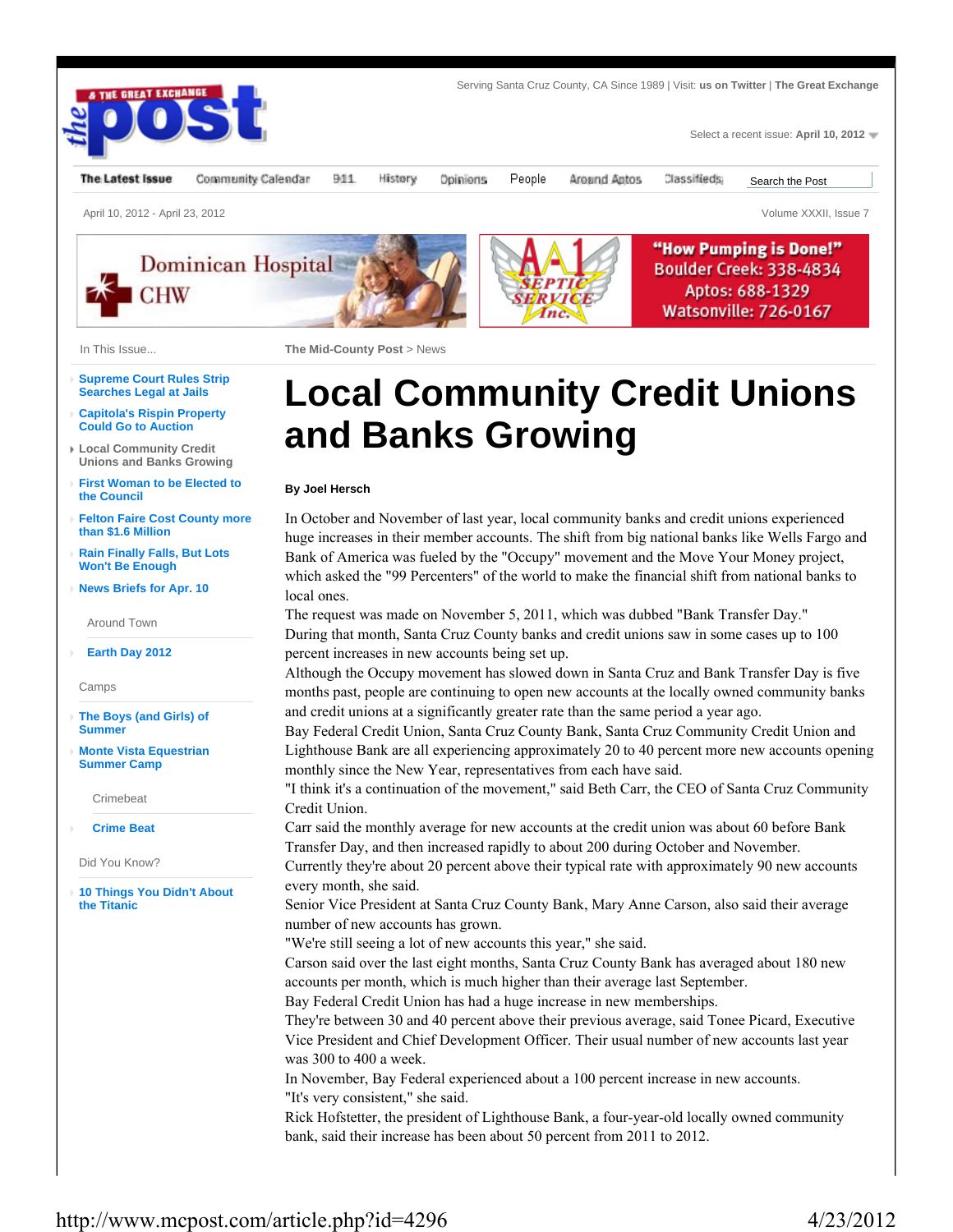They're running about 30 new accounts every month, he said.

## **Shift Back to Local Banks**

For Santa Cruz County, local banking has a mainstay.

Hofstetter explained how more than 50 years ago community banks and credit unions were the primary banking resources in Santa Cruz County.

Santa Cruz was one of the few towns in the nation where a locally owned bank had the dominant market share, as opposed to one of the major national banks. That was the County Bank of Santa Cruz, not to be confused with today's Santa Cruz County Bank, Hofstetter said.

"The reason," he said, "is because back in the '60s, Santa Cruz was kind of an agricultural town that none of the major banks wanted to put any resources into."

Without the branches, Santa Cruz residents had little choice but to deposit in area banks. Hofstetter said, local banking stalled when national banks began buying out local banks around the county during the last 30 years.

In 1977, there were no mega banks, Hofstetter said. There were approximately 14,000 banks in the nation. Over the years, though, national banks moved in and consolidated.

"If you looked at the top 150 banks [then], cumulatively they had 50 percent of the market share," he said. "Now, just the top five banks have the majority of the market share."

Hofstetter sees the recent shift away from big banks back to locally owned banks and credit unions as a healthy realization of what's most beneficial for the community.

"Here's what's really important," Hofstetter said. "Most jobs come from small business. 40 percent of the small business loans in the country come from community banks that hold less than 20 percent of banking resources. So, there's this really disproportionate relationship between where most of the money is, and who actually makes the loans that help foster the small businesses and create the jobs."

## **Back to the '80s?**

In 1983, Hofstetter said there were a half dozen community banks in Santa Cruz County, including Commercial Pacific Savings and Loan Association (later named Commercial Pacific Bank), Pajaro Valley Bank, Coast Commercial Bank and the County Bank of Santa Cruz. "They're all gone now," he said. "Coast Commercial is a good example. They were acquired by Wells Fargo in 2007. These banks were just dismantled."

In 1989 the Loma Prieta earthquake destroyed much of downtown Santa Cruz. All of the construction loans that helped to rebuild were funded by the few remaining community banks in the county, primarily Pacific Western and Coast Commercial. The big guys cut and run.

"They didn't engage economically. That was when I realized the importance of community banking in more than just a theory."

Locally, a bank like Wells Fargo or Bank of America losing a handful of customers doesn't really make a difference financially for them.

Wells Fargo is a \$1.3 trillion company, Hofstetter said. A campaign like "Move Your Money," doesn't pose a serious threat to the major banks. But moving those finances can make all the difference for the livelihood of locally owned banks and keeping that money in the community. Bank of America representatives were not available to comment.

Hofstetter said that last year no community banks were started and the country is losing small banks at a rate of about 300 a year, many as mergers and acquisitions.

In the weeks following Bank Transfer Day, credit unions are estimated to have received \$4.5 billion in new deposits transferred from banks, according to the Credit Union National Association.

Some hope this as a start of a new trend.

"There's a lot of change going on in the banking industry," Bay Fed's Picard added.

« Previous Story: Capitola's Rispin Property Could Go to Auction Next Story: First Woman to be Elected to the Council »